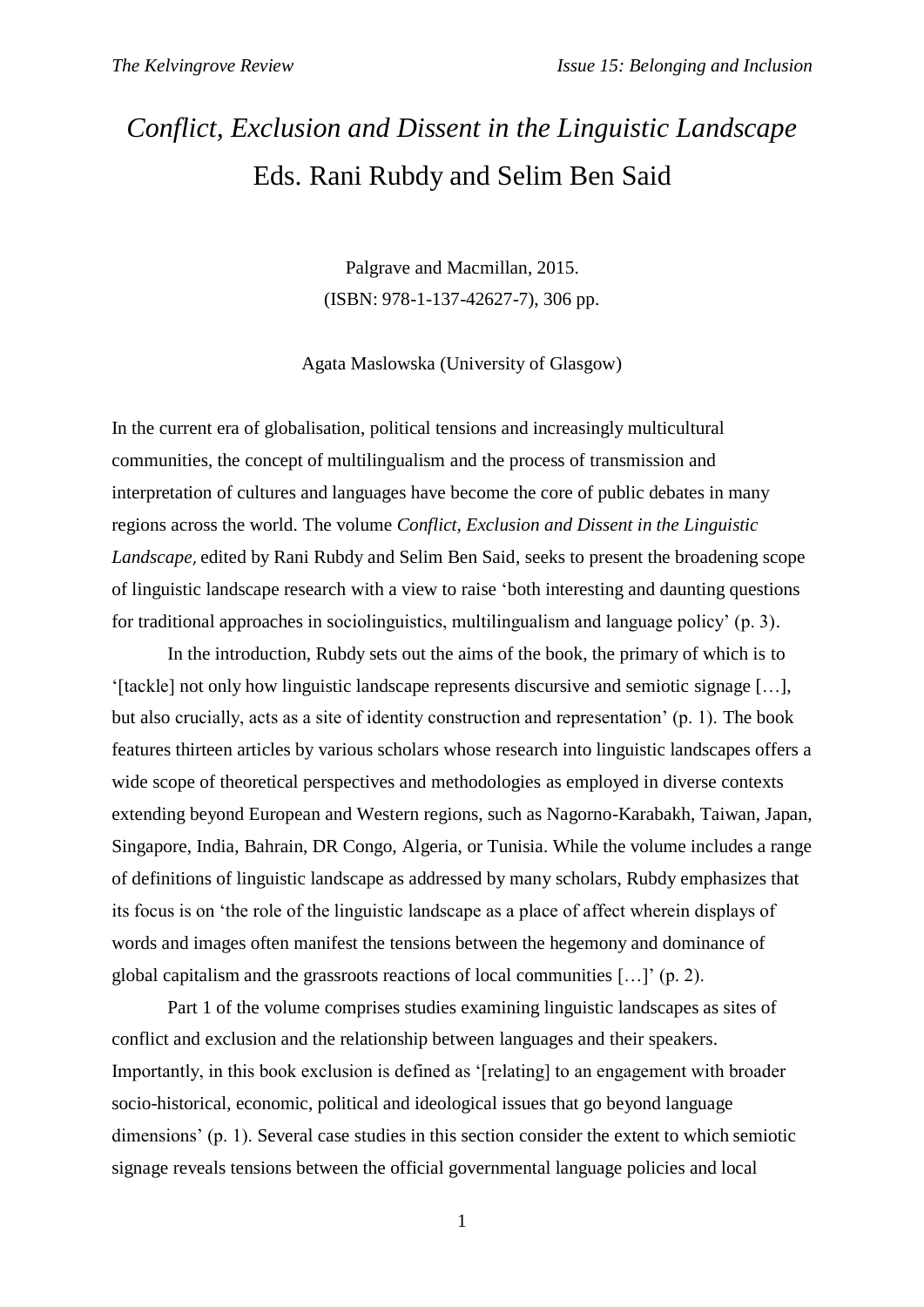practices among speakers within a particular region. For example, Thistlethwaite and Sebba (Chapter 2) highlight the passive exclusion of the Irish language among the local population in the town of Ennis in the Republic of Ireland masked by the public perception of the Irish language revival. Exploring inequalities between the major and minor languages, Troyer, Cáceda, and Giménez Eguíbar (Chapter 3) focus on the conspicuous lack of visibility of the Spanish language in the linguistic landscape of a small American town with one-third Latino/Hispanic residents. In the times of mass tourism and skilled labour migration, the study of Tan and Ben Said (Chapter 7) investigates linguistic exclusion of non-Japanese speakers with regards to emergency signs and information vital to people's survival in the event of an earthquake or tsunami, particularly in high-risk areas. While these selected case studies focus mostly on the semiotic aspects of linguistic landscapes, the following chapters expand the notion by raising questions of individuals responding to and shaping the landscape, including 'cyberlandscape' (Wee's study of the R-word campaign, Chapter 9). Placing an individual and their interpretation of the 'immediate visible textual environment' (p. 181) at the centre of his study, Ruanni Tupas (Chapter 8) presents linguistic landscapes as areas of human active participation rather than mere representations of languages in public spaces. He provides the reader with an intriguing analysis of 'ideologized, interiorized landscaping' resulting from the individual's interaction with the textual space. Tupas' exploration of inclusion and exclusion in an unequal learning space is underpinned by the premise that 'there is more to LL [linguistic landscape] than what we see around us' (p. 173).

Dissent and protest are the focus of the studies in Part 2 of the volume where linguistic landscape becomes a site of mass demonstrations or gatherings to protest against injustices and where signs are conceptualised as 'a form of political activism indexing contestation and dissent in situations of social and ideological conflict' (p. 3). Essays in this section include case studies investigating such symbolic socio-political events as the Occupy Wall Street protest and the Arab Spring movements or the aftermath of the 26/11 Mumbai Terror Attacks. Significantly, most of them present linguistic landscape as transient and temporary rather than stable and permanent, the idea of which was first introduced in David Hanauer's 2012 study of transitory linguistic landscape (p. 260). As evidenced through the case studies, politically motivated ephemeral linguistic landscapes in protest movements often have an unprecedented impact on the larger context they are situated in. David Hanauer's (Chapter 10) analysis of the Occupy Baltimore movement includes a focus on the participation and interaction with the public as reflecting the movement's overall aim of inclusivity. Both Seals' study of the Occupy movement and Shiri's study of the Tunisian

2